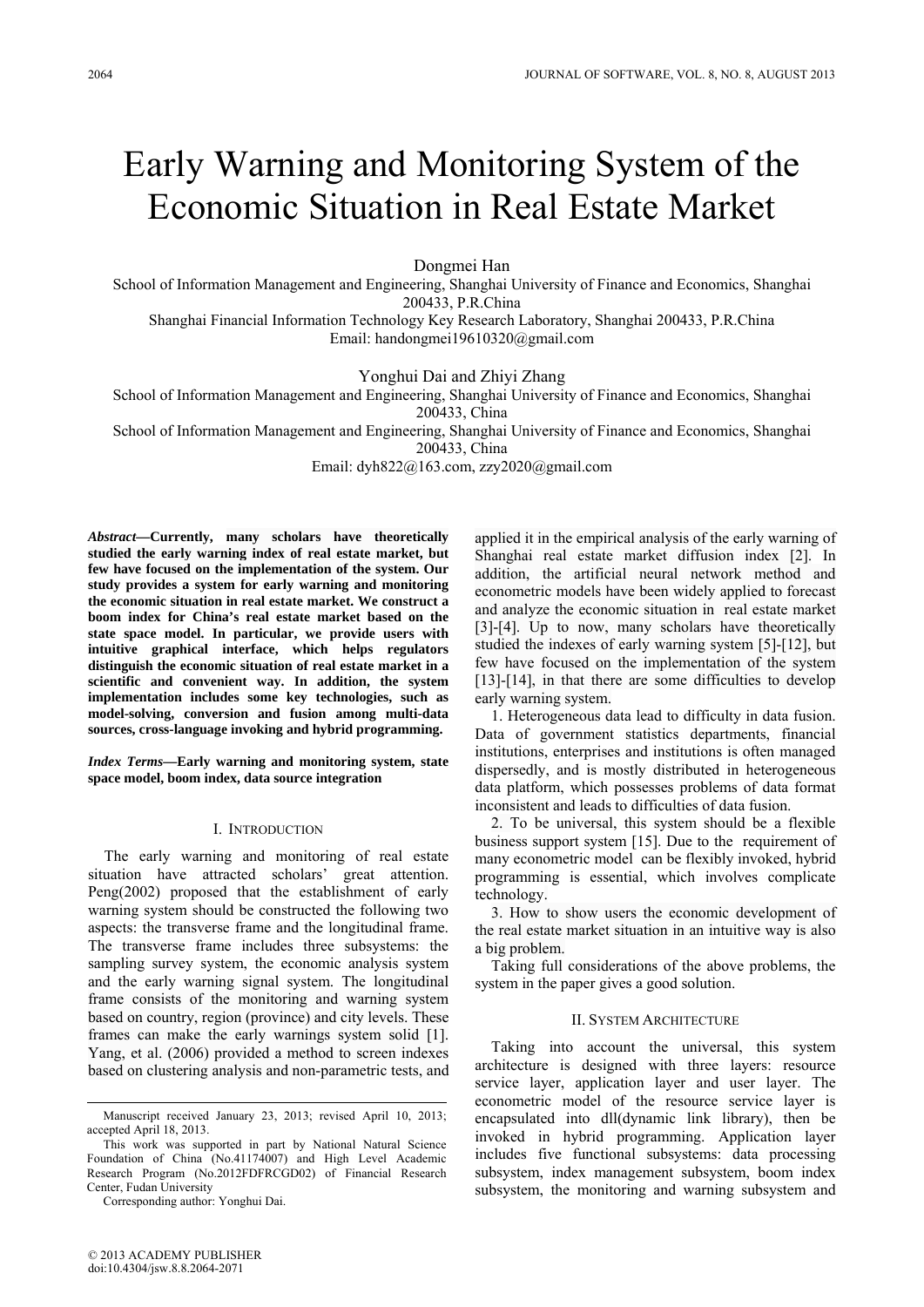auxiliary management subsystem. Main framework of system as shown in Fig. 1.



Figure 1. Main framework of system

## III. SYSTEM DESIGN

## *A. Subsystem Design*

This system include five subsystem, the functional module of each subsystem as shown in Table I.

| Number | Function module                        | Description                                            |
|--------|----------------------------------------|--------------------------------------------------------|
| 1      | Data Processing<br>Subsystem           | Construct a year-on-year growth<br>indicators          |
| 2      |                                        | Construct coordination indicators                      |
| 3      |                                        | X12 seasonal adjustment                                |
| 4      |                                        | Data alignment                                         |
| 5      | Indicators<br>Management<br>Subsystem  | <b>Indicator System Management</b>                     |
| 6      |                                        | Import and export of multiple data<br>sources          |
| 7      | Boom Index<br>Subsystem                | Boom indicator screening methods                       |
| 8      |                                        | Synthetic Boom Index                                   |
| 9      | Monitoring and<br>Warning<br>Subsystem | Calculate the turning point                            |
| 10     |                                        | $3\sigma$ monitoring and early warning                 |
| 11     |                                        | Amendment 3o method of monitoring<br>and early warning |
| 12     |                                        | Principal Component Analysis                           |
| 13     | Auxiliary<br>Management<br>Subsystem   | System parameter settings                              |
| 14     |                                        | Image Rendering                                        |
| 15     |                                        | User Management                                        |

TABLE I. SYSTEM FUNCTION MODULE

Some features of the module are as follows:

#### 1. Data processing

In data processing module, it can do various preprocessing based on the different index type, which means that it can distinguish annual data, quarterly data, monthly data, as well as the cumulative value, and the month value type.

2. Boom indicator screening methods

The index group would be divided into 3 parts according to the time sequence among them: prior index group, consistent index group and lagging indicator group. The prior indicator is used to predict the future trend, the consistent indicator reflect the current status, and the lagging indicator is used to Ex-post verification [16]. The system provides methods include the time-difference correlation analysis, K-L information method, cluster analysis [17] and principal component analysis .etc [18]. 3. Synthetic boom index

In the aspect of indicating the boom movements of the real estate market through the synthesis of various economic indicators boom index. This system not only provides traditional diffusion index and composite index [19], but also provides SWI boom index based on state space model.

4. 3σ monitoring and early warning method

For monthly data, we divides the cordon warning domain into the normal range, partial heat range, overheating range, colder range and too cold range and present the result in graphic demonstration.

#### *B. Building Boom Index based on State Space Model*

The state space model is a dynamic time-domain model, and takes implicit time as independent variable. It is often used to estimate unobservable time-variables: rational expectations, measurement error, long-term revenue and unobservable factors [20]-[22]. Dynamic system using state space model has two main advantages: Firstly, unobservable variables can be observed and estimated when merging into the observable models. Secondly, taking advantage of strong calculation function of Calman filter, the state space model has the very high precision, for it is realized by constantly recursive approximation to the given value [23]-[24].

This system uses a state space model to construct a real estate boom index. In fact, there are many variables are unobserved in the early warning and monitoring system. These unobservable variables are called state vector, which reflects the true economic state of the real estate market. The boom index structure based on the state space model opens up a new way to index synthesis in the real estate field.

#### *1. Building state space model*

The state space model consists of two equations: one is the measurement equation, another is the state equation. The measurement equation reflects the relation between the observation sequence and system status, and the state equation reflects the transition from the current state to next state.

We construct a synthetic boom index state space model using time series of five coincident indicators: value of commercial housing completed, commercial housing area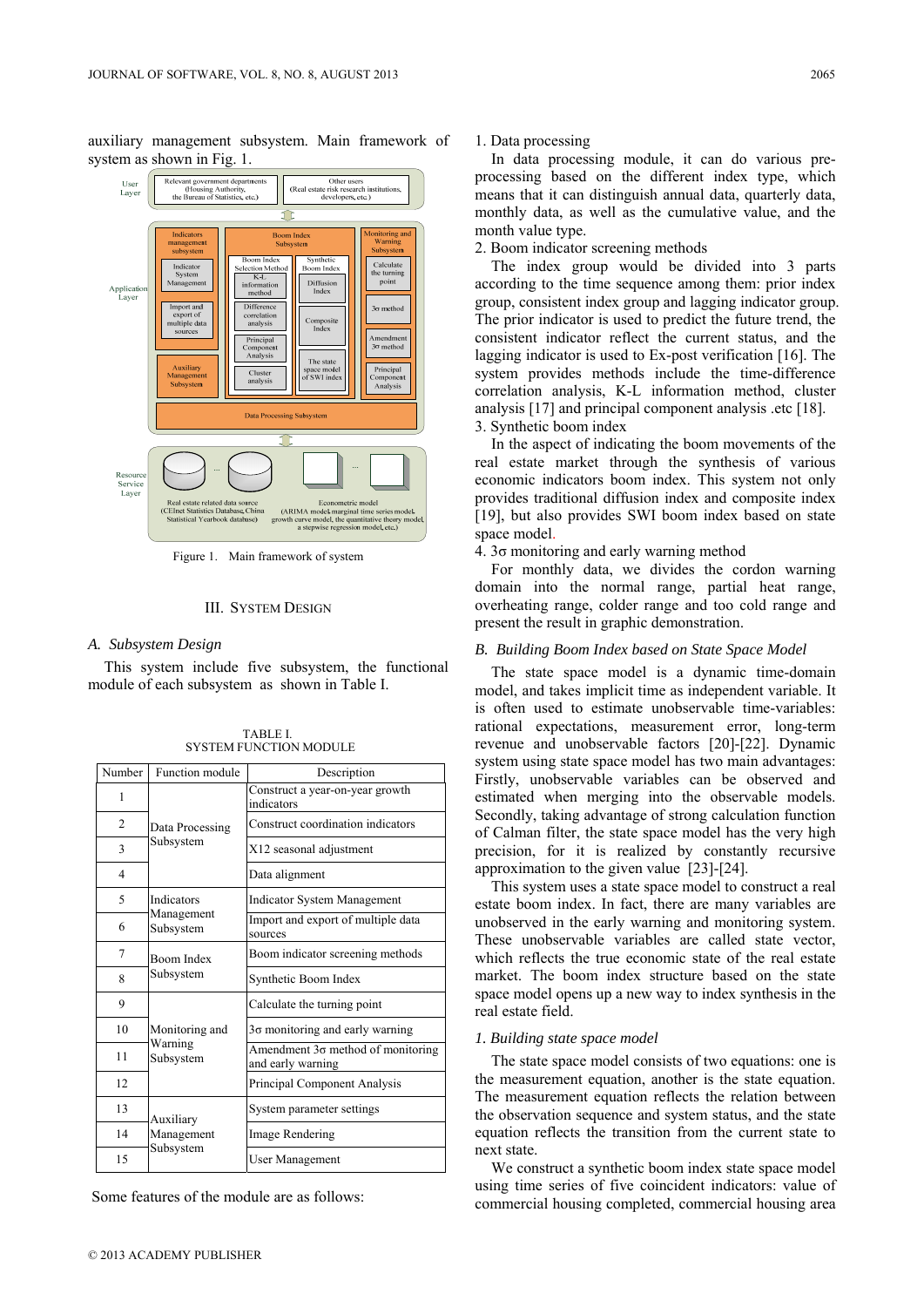completed this year, commercial housing sales amount, commercial housing sales area, self-raised funds of commodity house investment. Let  $y_t$  is the value of 5 seasonally adjusted economic variables from which change trend is removed at t time, so, it is a  $5 \times 1$  Vector and is observable.  $c<sub>t</sub>$  is the true value of the boom index at time, and it is a scalar, denoted by  $c = \{c_1, c_2, ..., c_t\}$ ,  $c<sub>t</sub>$  is the SWI boom index, and it is unobservable. Based on decomposition principle of time series,  $y_t$  is divided into two parts, one is recursive element, the other is irregular element. So, the time series can be expressed in the following formula:

$$
y_t = \gamma c_t + u_t \tag{1}
$$

Among(1),  $u_t$  is independent from  $c_t$ , and it's a  $K \times 1$  vector indicating random changes in various economic variables. The expected value of  $c<sub>t</sub>$  is supposed to be 0. Taking into account that the indicators of the real estate system have a certain time lag and it takes time to influence and infiltrate each other, the model is amended to expression containing lagged variable:

$$
y_{t} = \gamma_{1}c_{t} + \gamma_{2}c_{t-1} + \cdots \gamma_{q}c_{t-q+1} + u_{t}
$$
 (2)

Equation(2) is known as measurement equation, which doesn't contain observation error. Then, regarding *c*, and  $u_t$  as stochastic process,  $c_t$  is  $AR(p)$  (p-step autoregressive process), each component of  $u_t$  is  $AR(r)(r-step autoregressive process)$ , so, the expressions are like this:

$$
c_{t} = \phi_{1} c_{t-1} + \phi_{2} c_{t-2} + \dots + \phi_{p} c_{t-p} + \eta_{t}
$$
 (3)

$$
u_{t} = \theta_{1} u_{t-1} + \theta_{2} u_{t-2} + \dots + \theta_{r} u_{t-r} + \varepsilon_{t}
$$
 (4)

Assume

$$
\eta_t \sim N(0, \sigma^2) \tag{5}
$$

$$
\varepsilon_t \sim N(\mathbf{0}_k, \sigma^2 H) \tag{6}
$$

And the two above is independent, here

$$
H = diag(h_1, \cdots, h_k) \tag{7}
$$

 (3) and (4) are state equations. Parameters  $\gamma$ ,  $\phi$ ,  $\theta$ ,  $\sigma^2$ , *H* are hyper parameters to be estimated, and  $(p, q, r)$  is jitter time of the model.

 From the above model construction process, we can see the delay order p, q, r determines the basic shape model, this paper reference literature, when p=2, order is only affected by two, reflecting the economic significance is not very significant, so  $p = 3$  as the initial order; q, r directly decided the measurement equation and the equation of transfer of a number of parameters to be estimated, so the order starts from 2. Therefore, the initial state space model of the delay of order (3, 3, 2), the state space model consistent with 5 indexes are follows.

Measurement Equation:

$$
\begin{cases}\ny_{1t} = \gamma_{11}c_t + \gamma_{12}c_{t-1} + \gamma_{13}c_{t-2} + u_{1t} \\
y_{2t} = \gamma_{21}c_t + \gamma_{22}c_{t-1} + \gamma_{23}c_{t-2} + u_{2t} \\
y_{3t} = \gamma_{31}c_t + \gamma_{32}c_{t-1} + \gamma_{33}c_{t-2} + u_{3t} \\
y_{4t} = \gamma_{41}c_t + \gamma_{42}c_{t-1} + \gamma_{43}c_{t-2} + u_{4t} \\
y_{5t} = \gamma_{51}c_t + \gamma_{52}c_{t-1} + \gamma_{53}c_{t-2} + u_{5t}\n\end{cases}
$$
\n(8)

State Equation:

$$
\begin{cases}\nc_t = \phi_1 c_{t-1} + \phi_2 c_{t-2} + \phi_3 c_{t-3} + \eta \\
u_{1t} = \theta_{11} u_{1t-1} + \theta_{12} u_{1t-2} + \varepsilon_{1t} \\
u_{2t} = \theta_{21} u_{2t-1} + \theta_{22} u_{2t-2} + \varepsilon_{2t} \\
u_{3t} = \theta_{31} u_{3t-1} + \theta_{32} u_{3t-2} + \varepsilon_{3t} \\
u_{4t} = \theta_{41} u_{4t-1} + \theta_{42} u_{4t-2} + \varepsilon_{4t} \\
u_{5t} = \theta_{51} u_{5t-1} + \theta_{52} u_{5t-2} + \varepsilon_{5t}\n\end{cases} \tag{9}
$$

In (8),  $y_{1t}$ ,  $y_{2t}$ ,  $y_{3t}$ ,  $y_{4t}$ ,  $y_{5t}$  are represent five indicators: value of commercial housing completed, commercial housing area completed this year, commercial housing sales amount, commercial housing sales area, self-raised funds of commodity house investment.

From the above (8) – (9), we can see,  $\gamma$  contains  $5 \times 3 = 15$  parameters,  $\phi$  contains 3 parameters, and  $\theta$  contains 5×2=10 parameters. In addition, variance items contains 6 parameter. So, There are total of 34 parameters to be estimated consist of super parameter set.

#### *2. SWI boom index based on state space model*

Boom index is an effective method when government and enterprise research on economic cycle fluctuation, evaluate and analyze macro economic development state. James H. Stock(American) and Mark W. Watson(American) put forward a new boom index structure method in 1988, they think there is an unobservable variables represent the general state of the economy, and its fluctuation is the real boom cycle, the unobservable variables, known as type Stock-Watson boom index, referred to as SWI [20]. Based on  $(8) - (9)$ , this paper established state space model with 5 coincident indicators chosen by SSPACE of Eviews7.0 software. Time series is growth rate series after seasonal adjustment. In order to avoid fluctuations in the individual indicators, the paper also normalized the indicators series. The expression of normalization is like this,  $X' = (X - \overline{X})/S_{X}$ , here,  $\overline{X}$  is average of raw data and  $S<sub>r</sub>$  is standard deviation of raw data. We use the SSPACE tool to estimate the set hyperparameters with logarithmic likelihood estimation, then the state vector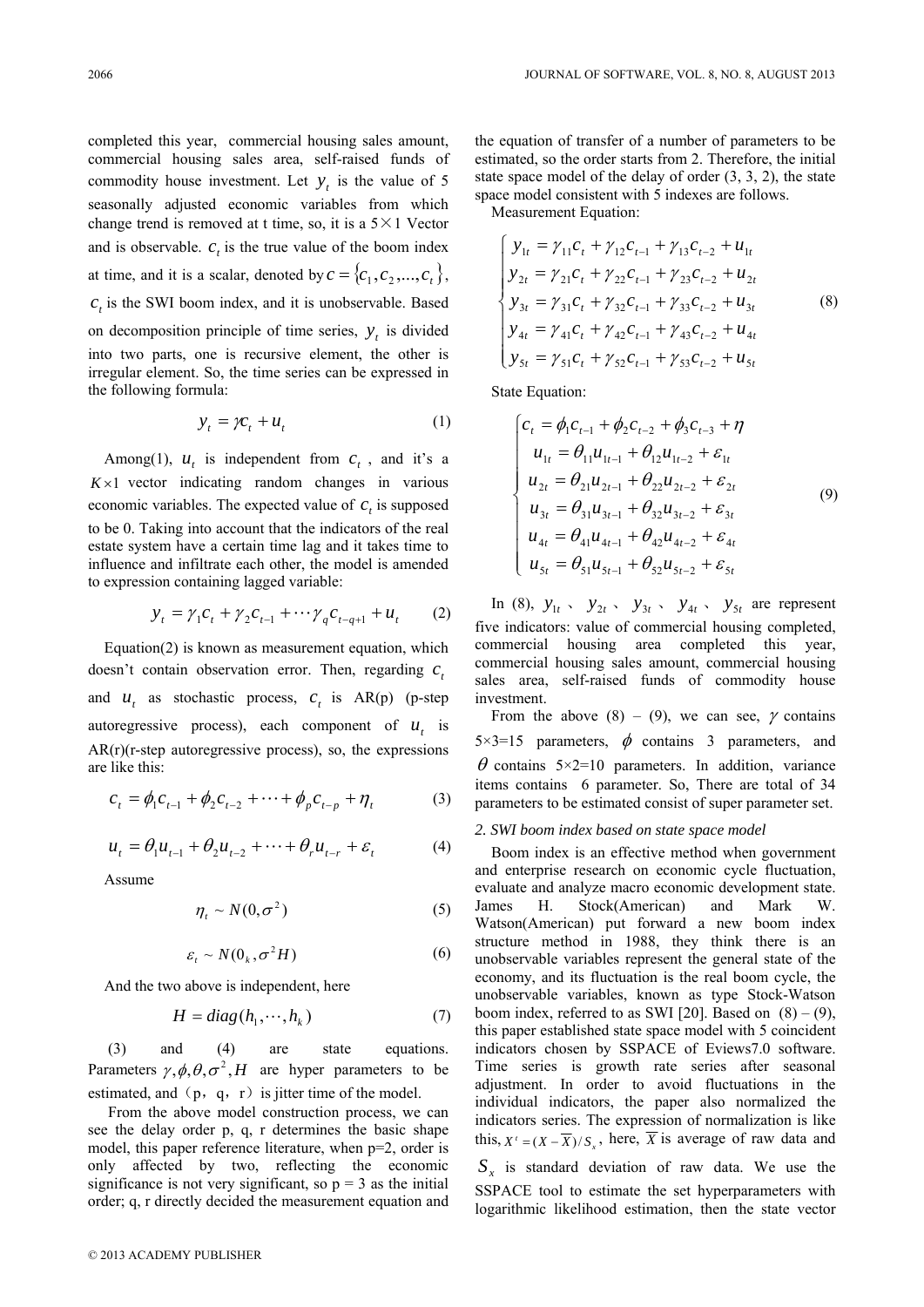using Calman filtering solution. In the case of the parameters are not being given the initial value. modelsolving obtain the state variables  $c = (c_1, \dots, c_v)$ , named SWI index as shown in Fig. 2.



Figure 2. Consistent SWI boom index

As you can see, the SWI index generally reflects the fluctuation situation of China's real estate market in 1999 -2011 years. From the 1998 housing reform, China's real estate has entered a stage of rapid development. Boom peaks appear four times, respectively, at the end of 1999, the end of 2002, the end of 2005 and the end of 2009. In 2003, the state carry out macro-control of the real estate market, and are subject to the impact of the SARS epidemic, making the real estate boom lower level. In 2004, the state has adopted polices of "tightening", "control of land supply", the development of the real estate market is stable in the low. In 2005, because the relationship between supply and demand in the market is tight, commercial housing sales area and sales of commercial housing are year-on-year rapid growth, real estate boom level arrive at the highest level in history. The real estate market fell in 2006, but by the impact of economic growth and the appreciation of the RMB in 2007, the real estate market continue to maintain high growth. The global financial crisis of 2008 caused the real estate market boom levels dropped to the lowest point in history, in 2009, affected by the policy to rescue the market, real estate turnover of warmer. Since 2010, China promulgated a series of macro-control policies and restrictions on property measures, so that the development of the real estate market more rational.

From the above analysis, the fluctuation tendency of using state space model SWI index synthetic fit the realistic situation, which means the synthesis method is effective.

#### IV. SYSTEM IMPLEMENTATION

#### *A. B/S Architecture based on Multiple Data Sources*

Based on multiple data sources, B/S architecture is composed of three layers as shown in Fig. 3. In the presentation layer, various clients connect to the Internet through the browser, realize human-computer interaction in the information system. The business logic layer, consisting of the web server with multiple data sources, to meet the needs of a variety of data format conversion and integration. Besides, The back-end database server uses relational database. In this architecture, the web server responses to the request from the clients, and implements the integration and transformation of multiple data sources, including the import and export of TXT format data, the import and export of Excel format data sources, Xml data transformation, and graphical output.



Figure 3. Multiple data sources B/S system architecture

*B. Development Platform and Runtime Environment* Operating system: Windows 7 Home Basic Development Tool: Microsoft Visual Studio 2008 Database: SQL Server 2005 Enterprise Edition Programming language: ASP.NET (C#) WEB Server: IIS 7.0

Model library software: Matlab R2010b, Eviews 7.0 Image output: Amcharts Flash

Middleware interface technology: COM Automation, Excel VBA

# *C. Cross-language Call the Model Library*

# *1. Cross-language calls Matlab and Eviews model library architecture*

Take advantage of statistical analysis software Matlab and econometric software Eviews in the boom index module and early warning module, we can overcome the shortcomings of calculation and model. The system constructs some models such as diffusion index, composite index, time-difference correlation analysis model in Matlab, and builds the X12 seasonal adjustment model, the state space model in Eviews software. Based on the package for Matlab and Eviews software, the web server calls and integrates the econometric model. The call architecture as shown in Fig. 4.



Figure 4. Call model library architecture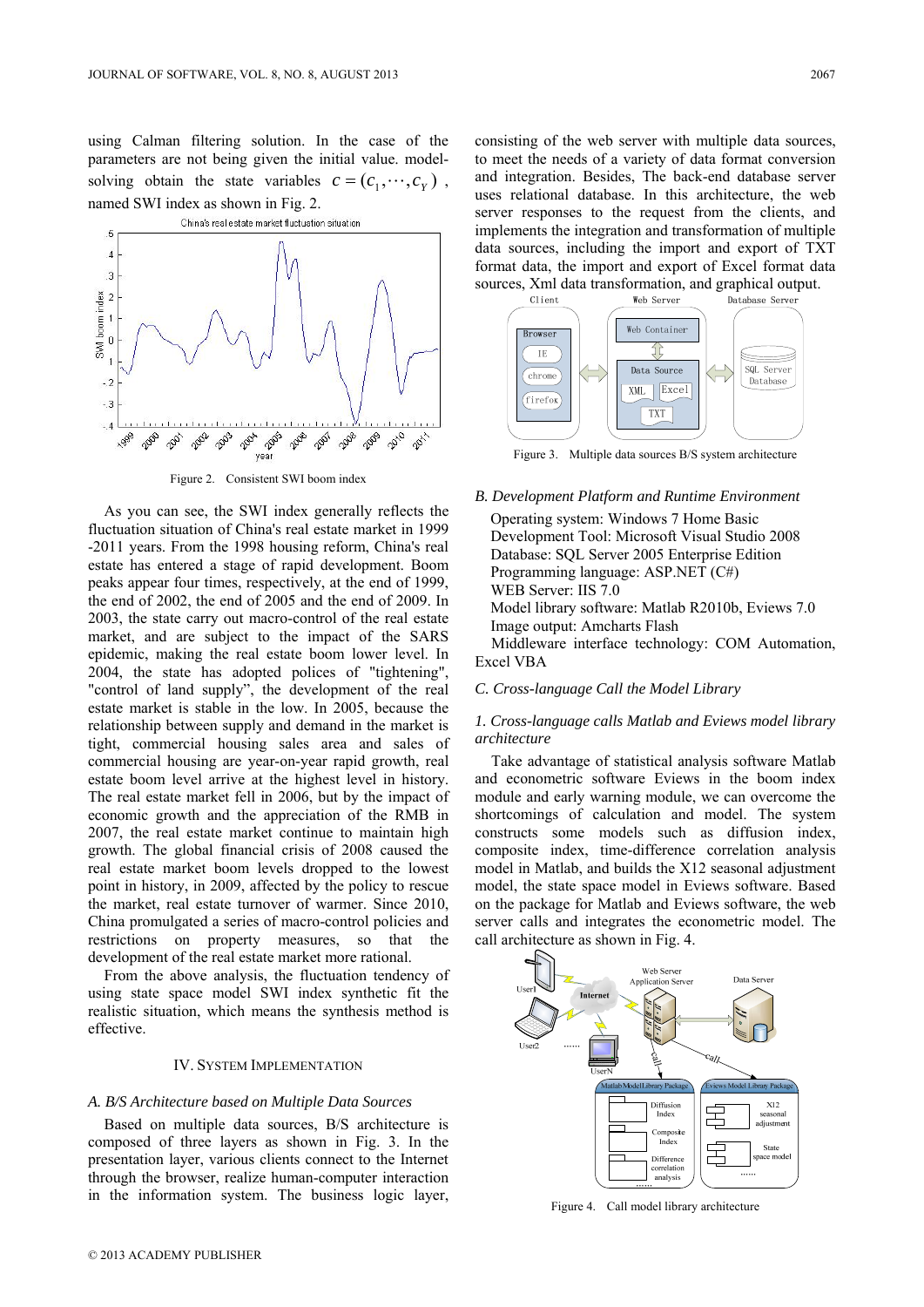The model library system of the structure server is transparent to the users. Users only need a browser can call server-side Matlab and Eviews software models and features without the need to install any other software. Matlab model library package include diffusion index, composite index, difference correlation analysis and other function code, All code is packaged compiled into a dynamic link library, deployed on an web server and application server. The same as to eview model library package.

 This architecture simplifies the client load, led the server has high scalability, and achieve resource sharing and integration.

# *2. Examples based on the package for Eviews software*

Take the X12 seasonal adjustment as an example, the system demonstrates to call eviews software. First, add a reference to the Excel COM and the corresponding table space in the environment of C#, after the main program can create a new Excel Application object, then open an existing workbook file data1, and call the RunMacro method to run the X12 seasonal of VBA model in data1, then pass syntax string as a parameter to VBA according to the Eviews seasonal adjustment command line syntax, code is showed in Fig. 5.

```
using Microsoft.Office.Interop; 
using Excel = Microsoft.Office.Interop.Excel; 
using System.Runtime.InteropServices.ComTypes; 
private void RunMacro(object oApp, object[] 
oRunArgs) 
{ 
  oApp.GetType().InvokeMember("Run", 
System.Reflection.BindingFlags.Default | 
System.Reflection.BindingFlags.InvokeMethod, 
null, oApp, oRunArgs); 
} 
  Excel.ApplicationClass oexcel = new 
Excel.ApplicationClass();
  oexcel.Visible = true; 
  Excel.Workbooks oBooks = oexcel.Workbooks; 
  Excel. Workbook \alphaBook = null;
  oBook = oBooks.Open("C:\\data1.xls", oMissing, 
oMissing); 
  string seas = "a07.x12(mode=a,save=d12)
a07test"; 
  RunMacro(oexcel, new Object[] { "X12seasonal", 
seas }); 
  oBook.Save();
```
Figure 5. Original sequence before seasonal adjustment

Then, the VBA module executive name is X12 seasonal macro, the macro call the Manager class of Eviews COM to get a Application app object for an instantiation, it will be able to receive the seas parameters by running the app.run command, and make a sequence after seasonal adjustment return to the Excel table, and then through the OLEDB back to the C# program, VBA code is showed in Fig. 6.

| app.Run seas                                                  |  |
|---------------------------------------------------------------|--|
| Dim o = app. GetGroup( $\degree$ @date a07                    |  |
| a07test_tc", "1999 2010",                                     |  |
| NATypeAsExcelNA)                                              |  |
| Dim rows, cols As Integer                                     |  |
| rows = $UBound(o, 1)$ - $LBound(o, 1)$ + 1                    |  |
| $\text{cols} = \text{UBound}(o, 2) - \text{LBound}(o, 2) + 1$ |  |
| Dim wsht As Worksheet                                         |  |
| $Set$ wsht = ActiveSheet                                      |  |
| Dim mg                                                        |  |
| Set $rng = wsht.Range(wsht.Cells(1, 1),$                      |  |
| wsht.Cells(rows, cols))                                       |  |
| $rng.Value = o$                                               |  |

Figure 6. VBA code

Finally, the obtained data table by drawing module output. Original series and seasonal adjustment of the sequence as shown in Fig. 7-Fig. 8:



X12 Seasonal Adjustments



Figure 8. Adjusted the original sequence and cycle sequence

By calling the packaged X12 seasonal adjustment module based on Eviews software, the system gives intuitive graphical interface, which helps user judge the economic situation of China's estate market in a convenient way.

#### *D. Graphical Display the Results*

In the boom index module, select the state space model SWI index, set delay order number for (5, 3, 2), and choose to estimate parameters of the initial  $\gamma_1$  value of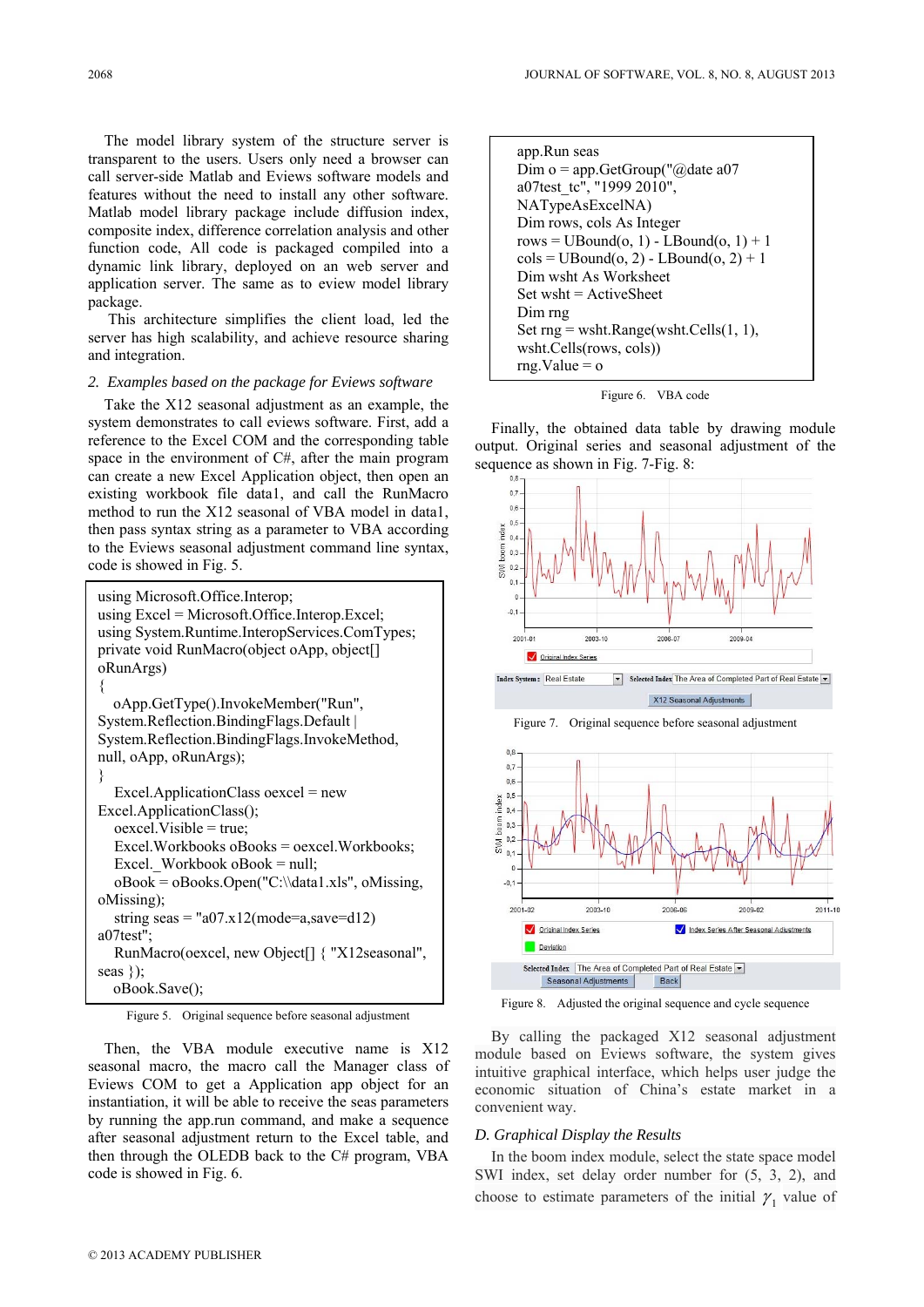

0.1-1. The system calls the packaged state space model, get ten SWI index synthetic results, As shown in Fig. 9.

Figure 9. (p,q,r)=5,3,2 Model and  $\gamma_1$  (0.1-1)

From Fig. 9 shows, we can see SWI index is the smallest fluctuation when the  $\gamma_1$  value is equal to 1.

#### V. KEY TECHNOLOGIES

# *A. Tranformation and Integration of Multiple Data Sources*

Data Table is an intermediate form and convenient to process by the procedure. In the script language, we adopt ADO.NET (Active X Data Object) to connect the server and back-end database, and exploiting SQL Connection object to realize write-in and write-out between Date Table and date of the relational database.

We access the Txt data source through the file stream input and output, quote the System. IO table space, declare the File Stream objects, and transfer the Data Table data and Txt format by using Stream Reader and Stream Writer method of the file stream object to realize import and export.

We use OLEDB to access the Excel form data to realize import and export between Data Table and Excel form data. In order to output the final image output by imaging technology, we should transfer the Data Table to XML standard transmission format data, declare the XML document object under the XML space, and create XML format files with the contents of Data Table data table through XML Element method. The multiple data sources transformation and integration design scheme as shown in Fig. 10.



Figure 10. Transformation and integration of multiple data sources

# *B. Conversion and Transmission of Data with Matlab, Eviews*

The core of this system is to achieve the package and call of Matlab and Eviews software. Because the processing math model and format of these two software is completely different from server-side Data Table, we need to design data transformation and delivery methods between Web server and these two software.

Data calculated by Matlab must be two-dimensional digital matrix. So the Data Table must be transformed to two-dimensional matrix before the data transmitted to and processed by Matlab. The method is to transform Data Table into intermediate format of two-dimensional Array by C# program, and then by the introduction of the MathWorks, MATLAB. NET, Arrays table space, transform the two-dimensional array into MWNumericArray digital matrix which can be identified by Matlab, transmit to the Matlab model for processing. After processing the results should be transformed into Data Table by the same way.

Eviews internal data are stored in workfile and processed. The transformation procedure is relatively complex, and is realized with Excel as the middleware. Because the C# language itself cannot access Eviews software, we must create a server component to access through the COM interface. Firstly the data is transformed to the Excel through the OLEDB, secondly we can call the VBA in the Excel workbook through the COM component, which also uses the COM Automation component provided by Eviews software. And Finally, after Eviews processing, the data return to the Excel Sheet and back to the server through the OLEDB. The related data transformation and transition design as shown in Fig. 11.



Figure 11. data conversion and transmission

# *C. The key Technologies of Mixed Calling the Back-end Database*

# *1. Dynamically building table*

In conventional database design, database table is fixed. The monitoring and early-warning system in this paper needs to confirm the number of index dynamically, and concern the differences of each index beginning and finishing times, and the annual, quarterly, monthly data frequencies. Thus the conventional data structure design cannot meet the demand.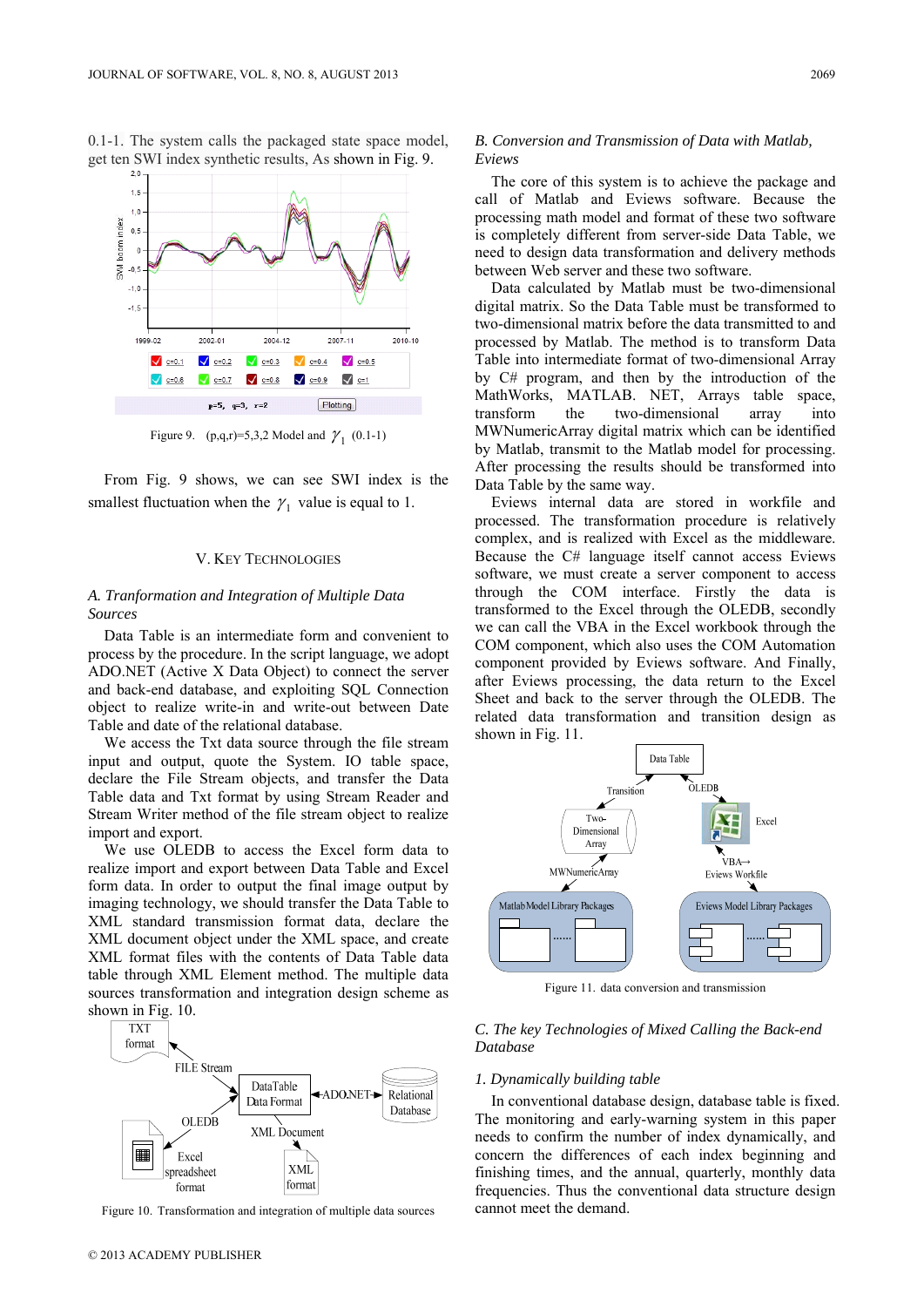Therefore, we use the trigger to create dynamical table. When executing the SQL statement dynamic to create table, the table name corresponds to the primary key of index in the basic information table. After adding a new index, there is a piece of new basic information in the index information table, and a new data table dynamically created; by maintaining multiple tables synchronization via the trigger, we realize the back-end database maintained dynamically, and the zero vacancy rate of storage resources. It is the most optimized design.

# *2. Data Alignment*

Data alignment, in other words, equivalent to select the public time interval observed values in multiple time series before the index synthesis. So the design of index data table must contain the date list, and the annual, quarterly and monthly data has respectively date format, such as "year 2000", "year 2000  $1<sup>st</sup>$  quarter", and "year 2001 Jan". Thus when jointing the tables, all index observed values of public time interval of the same type indicator is drawn by inner join way.

According to the above database design idea, we make the data model and the entity relationship diagram (E-R diagram), as shown in Fig. 12.



Figure 12. Data alignment relation

In Fig. 12, index table is created dynamically, and it includes three properties: ID, CurrentDate and Value. This index table named Index N, and N value taken from Table MetaIndex's column IndexID.

### VI. DISCUSSION AND CONCLUSION

The real estate early-warning and monitoring system of this paper is universal and convenient. Firstly, it can be flexibly extended by other econometric modules. Secondly, it can show the fluctuation of the real estate market in an intuitive graphical way. What's more, it can offer early warning timely and accurately to meet the demands of the regulars and scholars, and provide more convenient and objective reference to related departments when making the macro decisions.

# ACKNOWLEDGMENT

This work was supported in part by National Natural Science Foundation of China (No.41174007) and High Level Academic Research Program (No. 2012FDFRCGD02) of Financial Research Center, Fudan University.

#### **REFERENCES**

- [1] Y. Peng, "Urban real estate early warning system design," *China Real Estate*, vol. 6, pp.50-52, 2002.
- [2] D. H. Yang, Y. Chen, and M. Z. Tu, "Real Estate Early Warning Index Selection by Cluster Analysis and Nonparametric Test," *Journal of Donghua University (Natural Science Edition)*, vol. 32 (2), pp.60-62, 2002.
- [3] G. Tezel, and S. Yalpir, "Modeling of real-estate prices using artificial neural network (ANN) approach," *International Journal of Arts & Sciences,* vol. 4 (15), pp.335-340, 2011.
- [4] W. O. Li, and H. W. Shi, "Applying Unascertained Theory, Principal Component Analysis and ACO-based Artificial Neural Networks for Real Estate Price Determination," *Journal of Software*, vol. 6, pp.1672-1679, 2011.
- [5] L. Chin, and Z. F. Gang, "Autoregressive analysis of Singapore's private residential prices," *Property Management*, vol. 23, pp.257-270, 2005.
- [6] L. Berg, "Price Indexes for Multi-Dwelling Properties in Sweden," *The Journal of Real Estate Research,* vol. 27, pp.47-81, 2005.
- [7] E. Pagourtzi, S. Makridakis, V. Assimakopoulos, and A. Litsa, "The advanced forecasting information system PYTHIA: An application in real estate time series," *Journal of European Real Estate Research,* vol. 1, pp.114- 138, 2008.
- [8] C. L. Wang, "A review of the real estate market early warning research in China," *Contemporary Economics*, vol. 5, pp.150-151, 2008.
- [9] C. L. Lee, "Housing price volatility and its determinants," *International Journal of Housing Markets and Analysis*, vol. 2, pp.293-308, 2009.
- [10] R. H. Parks, "Ex Ante Recognition of Bubble Stock Gauges and Forecasts of Their Bursting in the United States and Japan," *Journal of American Business Review, Cambridge,* vol. 1, pp.36-46, 2012.
- [11] A. Hepsen, and M. Vatansever, "Forecasting future trends in Dubai housing market by using Box-Jenkins autoregressive integrated moving average," *International Journal of Housing Markets and Analysis,* vol. 4, pp.210- 223, 2011.
- [12] S. Tsolacos, "The role of sentiment indicators for real estate market forecasting," *Journal of European Real Estate Research,* vol. 5, pp.109-120, 2012.
- [13] Y. Hua,, "On Early-Warning System for Chinese Real Estate," *International Journal of Marketing Studies,* vol. 3, pp.189-193, 2011.
- [14] H. M. M. Elmetwaly, "Information System Analysis and Building for Integrated Real Estate Business Management in Real Estate Market," *American Journal of Economics and Business Administration,* vol. 3, pp.416-419, 2011.
- [15] H. Z. Hu, W. H. Dai, Y. H. Dai, H. S, P. R. Zhang, and X. F. Liu, "Flexible Business Support System for Stock Index Futures Transaction," *Journal of Software,* vol. 7, pp.2630- 2639, 2012.
- [16] D. M. Han, and T. M. Gao, "Study on the seasonal adjustment method of structure based on time series model," *The Journal of Quantitative & Technical Economics*, vol. 3, pp.41-44, 2000.